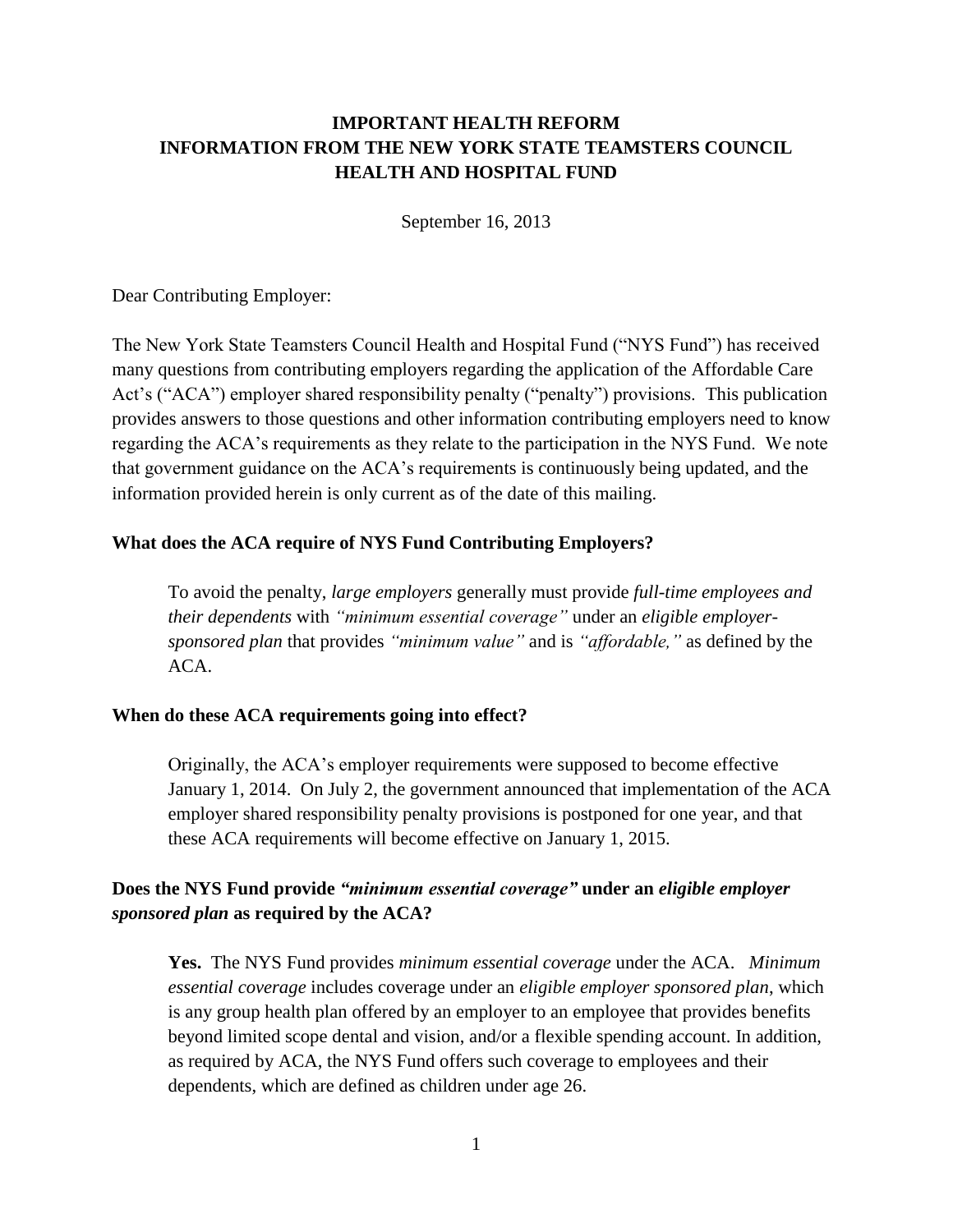#### **Does the NYS Fund provide** *"minimum value"* **under the ACA?**

**Yes.** The NYS Fund provides coverage that is of *"minimum value"* under the ACA. In general, a health plan provides *"minimum value"* if the plan's share of the total allowed benefit costs covered by the plan is no less than 60% of such costs. In other words, the employee's share of costs (excluding premium contributions) for allowed benefits provided under the plan cannot exceed 40%. For purposes of determining whether this 60% test is met, the health plan is measured against a level of health plan benefits defined by the Department of Health and Human Services. All of the plans currently offered by the NYS Fund exceed the 60% minimum, and the plan that covers most participants (e.g., Supreme Plan) covers well over 80% of the costs.

### **Is the coverage provided by the NYS Fund** *"affordable,"* **as defined under the ACA?**

**Probably, but the NYS Fund cannot answer this question for all contributing employers.** Under the ACA, coverage is considered "affordable" if the employee's contribution toward the cost of self-only coverage does not exceed 9.5% of the employee's household income. However, recognizing that employers generally do not know the household income of their employees, the guidance allows employers to measure affordability based on whether the cost of self-only coverage exceeds 9.5% of the employee's income. To determine if the 9.5% test is met with regard to the employee's income, the guidance provides three possible safe harbors, based on W-2 wages, rate of pay or the federal poverty line. Employers will need to decide which, if any, of these safe harbors should be applied to their employees.

For those groups that require no contribution by the employee to health benefits, the coverage by the NYS Fund is *'affordable"* because the employee's required contribution would be zero. For those groups where employees are required to make some contribution, it is impossible for the NYS Fund to determine whether the employee's cost exceeds 9.5% of household income (or the employee's wages). Because how much an employee is required to contribute for coverage is determined by collective bargaining and is not something the NYS Fund controls or in many cases knows about, whether the self-only coverage is greater than 9.5% of an employee's household income (or wages) is something each contributing employer must determine. As noted above, employers may be able to determine *affordability* using one of the three safe harbors.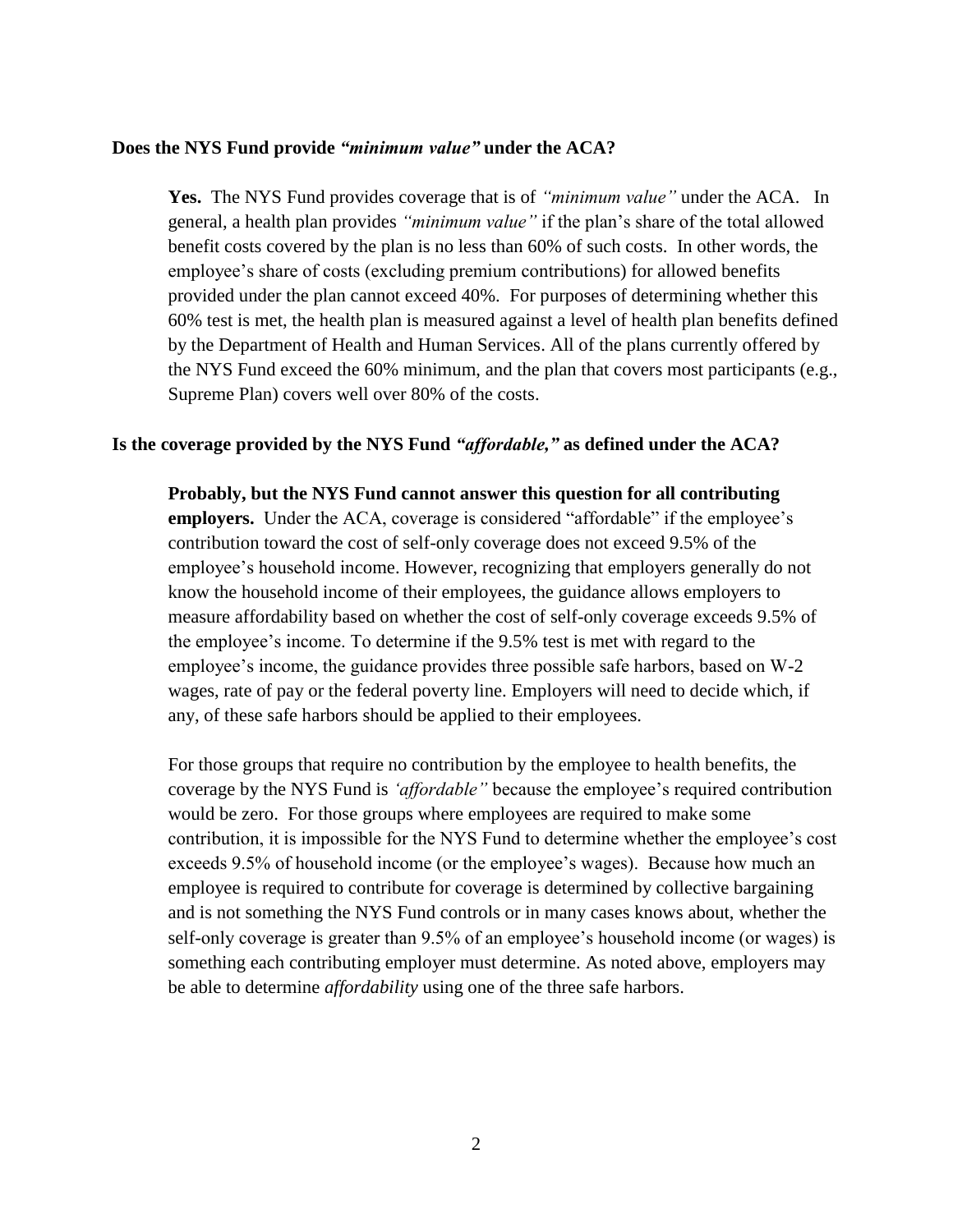## **What penalties could apply to employers who do not offer coverage or fail to offer**  *"affordable"* **coverage?**

If a large employer does not offer coverage to at least 95% of its full-time employees and their dependents (children up to age 26), or offers coverage that is not "*affordable*" or does not provide *"minimum value"* then such employer will be subject to a penalty if any full-time employee receives a premium tax credit or cost sharing subsidy for coverage purchased on an Exchange. The monthly penalty for not offering coverage to at least 95% of full-time employees and their dependents is 1/12 of \$2,000 times the total number of full-time employees (minus the first 30 employees). The monthly penalty for offering coverage that is not *"affordable"* or does not offer *"minimum value"* is 1/12 of \$3,000 times the total number of full-time employees receiving a premium tax credit or cost sharing subsidy for coverage purchased on an Exchange.

### **What is the definition of a large employer under the ACA?**

A large employer is defined under the ACA as an employer with at least 50 full-time employees. It is important to remember that this number is based upon all of the employer's employees, not just those employees that are participating in the NYS Fund or part of the bargaining unit. Further, in counting the number of full-time employees, the employer's entire controlled group must be included. To determine whether there are at least 50 full-time employees, the employer must count its full-time employees and its full-time equivalent employees (FTEs), which are its other employees who work less than full time hours (part timers, seasonal, and others who work less than on average 30 hours of service per week), using a formula that aggregates the hours worked by the FTEs. The number of full-time employees, including FTEs, in the prior calendar year is used to determine whether an employer is a large employer for purposes of the ACA.

### **What is the definition of full-time employees?**

Under the ACA, a full-time employee generally is defined as an employee that works 30 or more hours of service per week on average (130 hours of service in a calendar month is treated as the monthly equivalent of at least 30 hours of service per week, provided the employer applies this equivalency rule on a reasonable and consistent basis). Hours of service include hours actually worked and hours for which an employee is paid or entitled to payment even if no work is performed (e.g. vacation, disability, paid time off, paid leave, military service, etc.).

There are complex rules that apply to determine whether an employee who works a variable or shifting schedule is a full-time employee. For a detailed discussion of how to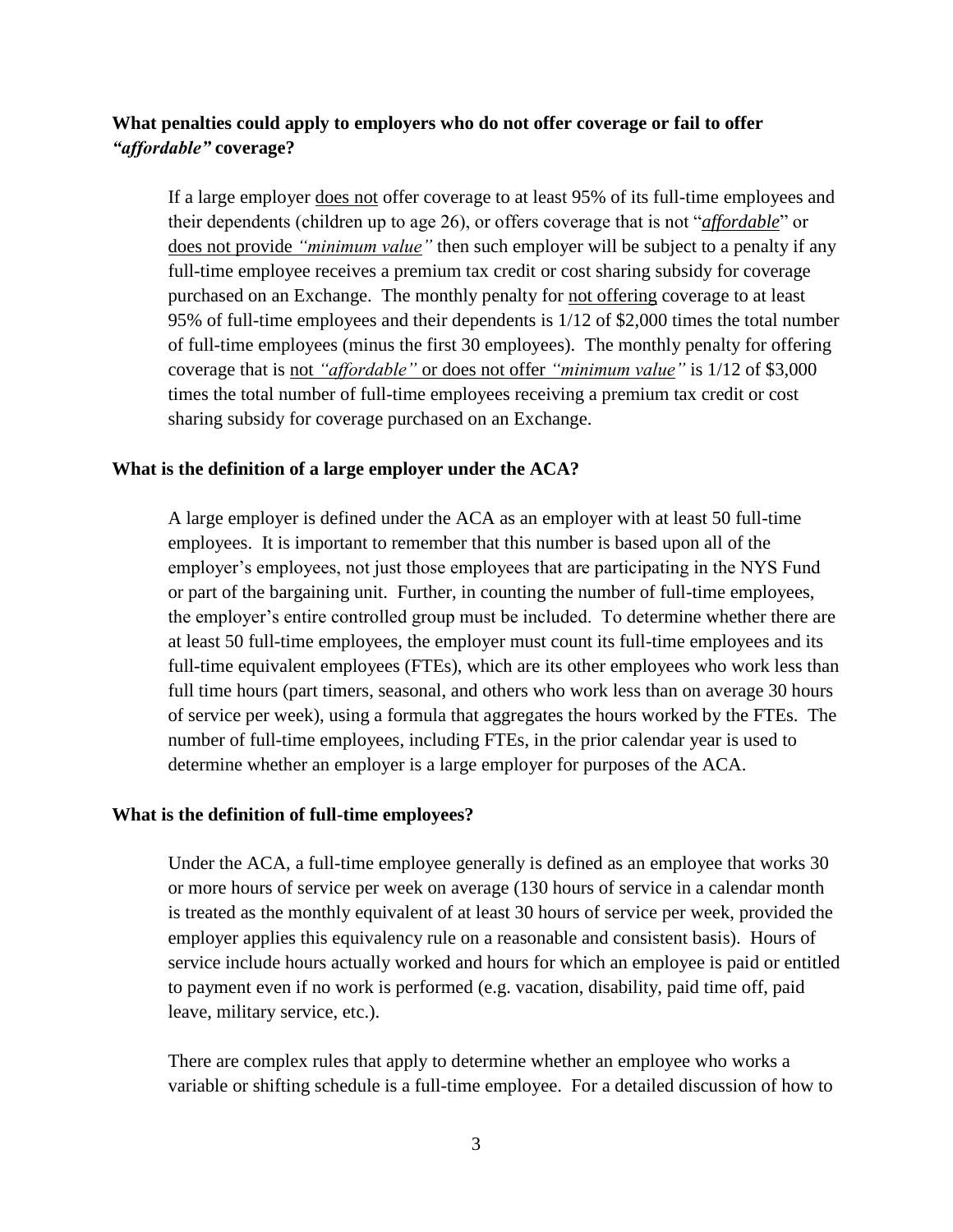determine whether an employee should be treated as full time employee for ACA purposes, visit the following website: [http://www.gpo.gov/fdsys/pkg/FR-2013-01-](http://www.gpo.gov/fdsys/pkg/FR-2013-01-02/pdf/2012-31269.pdf) [02/pdf/2012-31269.pdf.](http://www.gpo.gov/fdsys/pkg/FR-2013-01-02/pdf/2012-31269.pdf)

### **Are employers required to provide notification to their employees about the Exchanges?**

Yes. By October 1, 2013, all employers that are subject to the Fair Labor Standards Act ("FLSA") must provide each employee a written notice informing the employee of the existence of the Exchange marketplace. Beginning on October 1, 2013, employers must also provide this notice to all new hires within 14 days of their start dates. The Department of Labor ("DOL") has developed an online tool that employers may use to determine if they are subject to the FLSA, which can be accessed at [http://www.dol.gov/elaws/ebsa/flsa/scope/screen24.asp.](http://www.dol.gov/elaws/ebsa/flsa/scope/screen24.asp)

The DOL has issued a model employer Exchange Notice on its website, which is very misleading for multiemployer plan participants. However, use of the model notice is not required. To assist you in fulfilling your obligations under the Affordable Care Act with respect to your employees on whose behalf you contribute to the NYS Fund, and in an effort to avoid employee confusion, enclosed is a revised Notice regarding the Health Insurance Marketplace for you to consider distributing to your current and future employees covered under collective bargaining agreements requiring contributions to the NYS Fund. *This notice should only be used for your employees on whose behalf you contribute the NYS Fund.*

### **Isn't there a special rule for employers who contribute to multiemployer plans?**

There is a special multiemployer plan transition rule, which applies through the end of 2014. However, because the government has pushed back the effective date of the implementation of employer penalties until January 1, 2015, it is unclear whether the transition rule that was announced will apply for 2015. Guidance regarding the one year delay is expected in the coming weeks, and we are hopeful that it will clarify whether this transition rule will apply in 2015.

Under the transition rule, a large employer would not be subject to the ACA penalties discussed above, if: (1) the employer is required to make a contribution to a multiemployer plan with respect to the full-time employee through a collective bargaining agreement; (2) coverage is offered to the full-time employee (and his/her dependent children) under the multiemployer plan (regardless of whether the employee is actually enrolled in such coverage); and (3) the coverage is "affordable" and offers "minimum value." The transition rule also provides employers with a fourth safe harbor